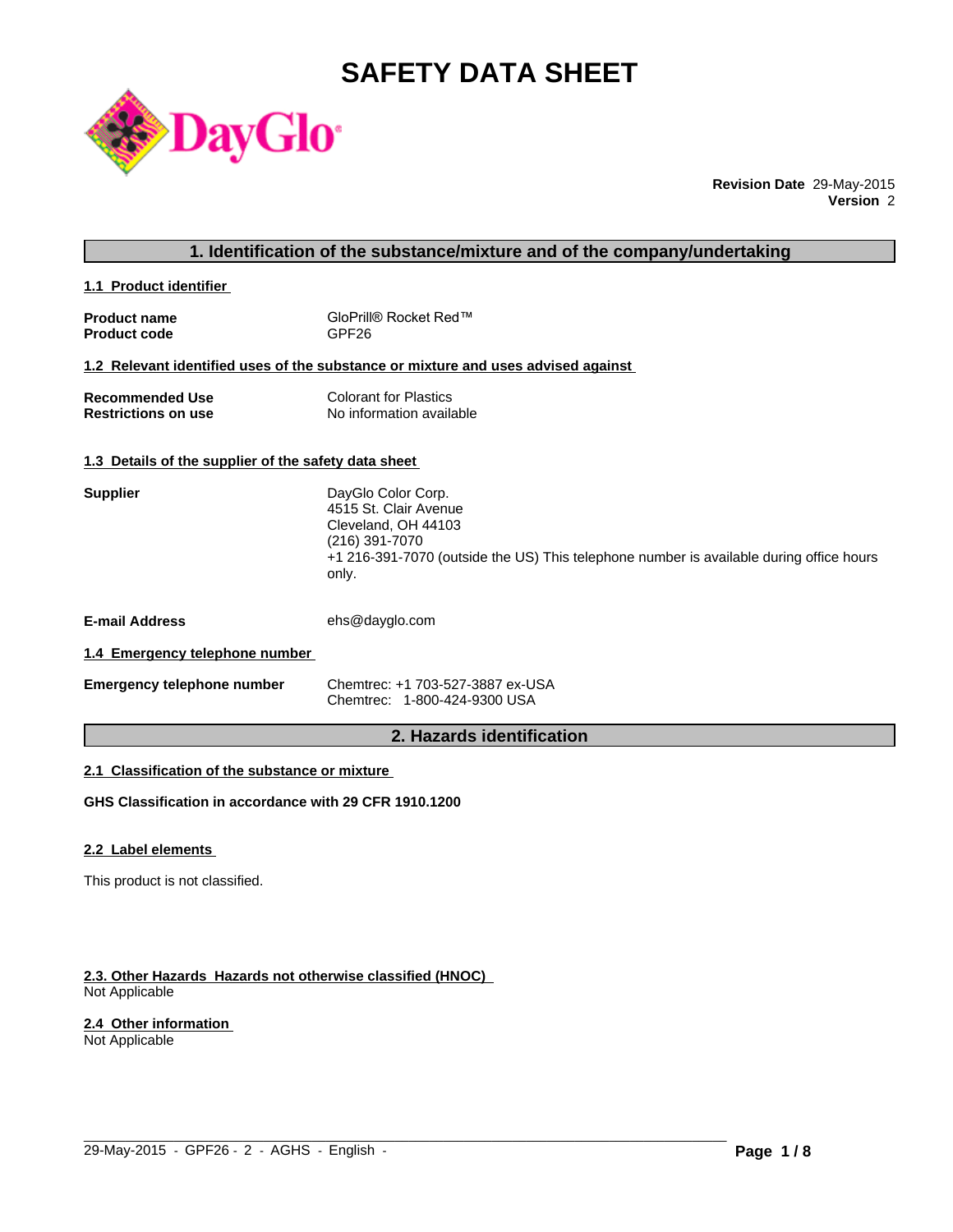# **3. Composition/Information on Ingredients**

 $\overline{\phantom{a}}$  ,  $\overline{\phantom{a}}$  ,  $\overline{\phantom{a}}$  ,  $\overline{\phantom{a}}$  ,  $\overline{\phantom{a}}$  ,  $\overline{\phantom{a}}$  ,  $\overline{\phantom{a}}$  ,  $\overline{\phantom{a}}$  ,  $\overline{\phantom{a}}$  ,  $\overline{\phantom{a}}$  ,  $\overline{\phantom{a}}$  ,  $\overline{\phantom{a}}$  ,  $\overline{\phantom{a}}$  ,  $\overline{\phantom{a}}$  ,  $\overline{\phantom{a}}$  ,  $\overline{\phantom{a}}$ 

#### **Substance**

This material is not considered hazardous by the OSHA Hazard Communication Standard (29 CFR 1910.1200).

| <b>Chemical Name</b>                              | <b>CAS-No</b>  | -40/<br>Weight |
|---------------------------------------------------|----------------|----------------|
| <b>OXIDE</b><br><b>SIUM</b><br>MAGNE <sup>®</sup> | ነ-48-4<br>309- |                |
| aprolactam                                        | 105-60-2       |                |

\* The exact percentage (concentration) of composition has been withheld as a trade secret.

| 4. First aid measures                 |                                                                                                                                                                                                                         |  |  |
|---------------------------------------|-------------------------------------------------------------------------------------------------------------------------------------------------------------------------------------------------------------------------|--|--|
| 4.1 Description of first-aid measures |                                                                                                                                                                                                                         |  |  |
| <b>General advice</b>                 | No information available.                                                                                                                                                                                               |  |  |
| Eye contact                           | Immediately flush with plenty of water. After initial flushing, remove any contact lenses and<br>continue flushing for at least 15 minutes. Keep eye wide open while rinsing. If symptoms<br>persist, call a physician. |  |  |
| <b>Skin contact</b>                   | Immediate medical attention is not required. Wash off with soap and water.                                                                                                                                              |  |  |
| <b>Inhalation</b>                     | Immediate medical attention is not required. Move to fresh air.                                                                                                                                                         |  |  |
| Ingestion                             | Do NOT induce vomiting. Drink plenty of water. Consult a physician.                                                                                                                                                     |  |  |
|                                       | 4.2 Most important symptoms and effects, both acute and delayed                                                                                                                                                         |  |  |
| <b>Symptoms</b>                       | See Section 2.2, Label Elements and/or Section 11, Toxicological effects.                                                                                                                                               |  |  |
|                                       | 4.3 Recommendations for immediate medical care and/or special treatment                                                                                                                                                 |  |  |
| Notes to physician                    | Treat symptomatically.                                                                                                                                                                                                  |  |  |

# **5. Fire-Fighting Measures**

# **5.1 Extinguishing media**

**Suitable extinguishing media** Use extinguishing measures that are appropriate to local circumstances and the surrounding environment.

**Unsuitable Extinguishing Media** None.

#### **5.2 Specific hazards arising from the substance or mixture**

#### **Special Hazard**

None known based on information supplied

Hazardous Combustion Products Carbon oxides. Nitrogen oxides (NOx).

#### **Explosion Data**

**Sensitivity to Mechanical Impact** None.

**Sensitivity to Static Discharge** Fine dust dispersed in air, in sufficient concentrations, and in the presence of an ignition source is a potential dust explosion hazard.

# **5.3 Advice for firefighters**

As in any fire, wear self-contained breathing apparatus pressure-demand, MSHA/NIOSH (approved or equivalent) and full protective gear.

 $\_$  ,  $\_$  ,  $\_$  ,  $\_$  ,  $\_$  ,  $\_$  ,  $\_$  ,  $\_$  ,  $\_$  ,  $\_$  ,  $\_$  ,  $\_$  ,  $\_$  ,  $\_$  ,  $\_$  ,  $\_$  ,  $\_$  ,  $\_$  ,  $\_$  ,  $\_$  ,  $\_$  ,  $\_$  ,  $\_$  ,  $\_$  ,  $\_$  ,  $\_$  ,  $\_$  ,  $\_$  ,  $\_$  ,  $\_$  ,  $\_$  ,  $\_$  ,  $\_$  ,  $\_$  ,  $\_$  ,  $\_$  ,  $\_$  ,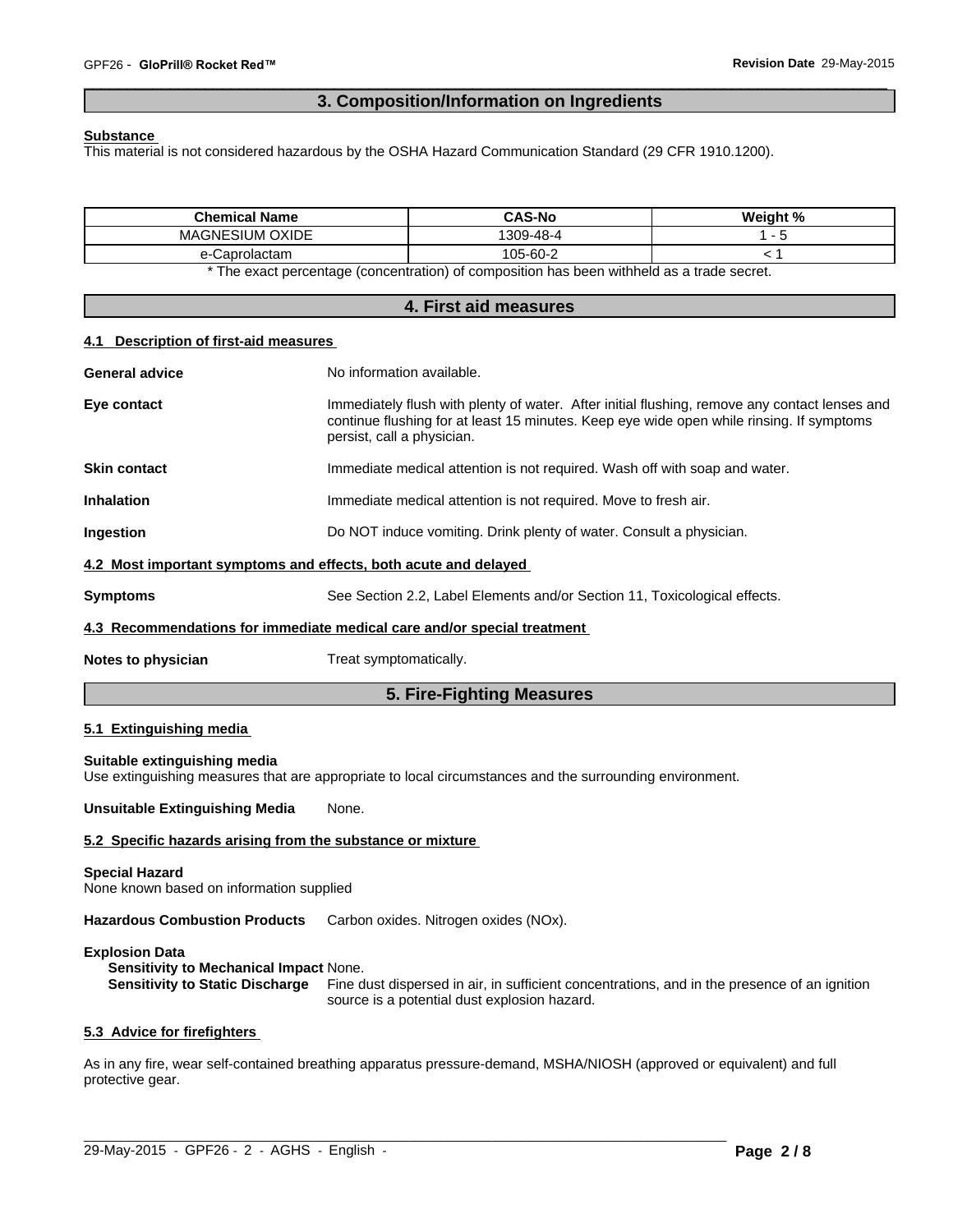# **6. Accidental Release Measures**

 $\overline{\phantom{a}}$  ,  $\overline{\phantom{a}}$  ,  $\overline{\phantom{a}}$  ,  $\overline{\phantom{a}}$  ,  $\overline{\phantom{a}}$  ,  $\overline{\phantom{a}}$  ,  $\overline{\phantom{a}}$  ,  $\overline{\phantom{a}}$  ,  $\overline{\phantom{a}}$  ,  $\overline{\phantom{a}}$  ,  $\overline{\phantom{a}}$  ,  $\overline{\phantom{a}}$  ,  $\overline{\phantom{a}}$  ,  $\overline{\phantom{a}}$  ,  $\overline{\phantom{a}}$  ,  $\overline{\phantom{a}}$ 

#### **6.1 Personal precautions, protective equipment and emergency procedures**

Ensure adequate ventilation, especially in confined areas. Use personal protective equipment.

#### **6.2 Environmental precautions**

Prevent product from entering drains.

#### **6.3 Methods and materials for containment and cleaning up**

| <b>Methods for Containment</b> | Prevent further leakage or spillage if safe to do so.                                               |
|--------------------------------|-----------------------------------------------------------------------------------------------------|
| Methods for cleaning up        | Sweep up and shovel into suitable containers for disposal. Prevent product from entering<br>drains. |

# **7. Handling and storage**

#### **7.1 Precautions for safe handling**

| Advice on safe handling                                          | Wear personal protective equipment.                                    |
|------------------------------------------------------------------|------------------------------------------------------------------------|
| <b>Hygiene measures</b>                                          | Handle in accordance with good industrial hygiene and safety practice. |
| 7.2 Conditions for safe storage, including any incompatibilities |                                                                        |
| <b>Storage Conditions</b>                                        | Keep tightly closed in a dry and cool place.                           |
| <b>Materials to Avoid</b>                                        | No materials to be especially mentioned.                               |

# **8. Exposure controls/personal protection**

# **8.1 Occupational Exposure Limits (OEL)**

| <b>Chemical Name</b>         | <b>ACGIH TLV</b>                                           | <b>OSHA PEL</b>                                        | <b>British Columbia</b>                                                          | <b>Alberta</b>           | Quebec                                                                                                                            | <b>Ontario TWAEV</b>     |
|------------------------------|------------------------------------------------------------|--------------------------------------------------------|----------------------------------------------------------------------------------|--------------------------|-----------------------------------------------------------------------------------------------------------------------------------|--------------------------|
| MAGNESIUM OXIDE<br>1309-48-4 | TWA: $10 \text{ mg/m}^3$<br>inhalable fraction             | TWA: $15 \text{ mg/m}^3$<br>fume, total<br>particulate | TWA: $10 \text{ mg/m}^3$<br>TWA: $3 \text{ mg/m}^3$<br>STEL: $10 \text{ mg/m}^3$ | TWA: $10 \text{ mg/m}^3$ | TWA: $10 \text{ mg/m}^3$                                                                                                          | TWA: $10 \text{ mg/m}^3$ |
| e-Caprolactam<br>105-60-2    | TWA: $5 \text{ mg/m}^3$<br>inhalable fraction<br>and vapor | $\sim$                                                 | TWA: 1 $mq/m3$<br>STEL: 3 mg/m <sup>3</sup>                                      | TWA: $5 \text{ mg/m}^3$  | TWA: 5 ppm<br>TWA: $23 \text{ mg/m}^3$<br>TWA: 1 $mq/m3$<br>STEL: 10 ppm<br>STEL: $46 \text{ mg/m}^3$<br>STEL: $3 \text{ ma/m}^3$ | TWA: $5 \text{ mg/m}^3$  |

#### **8.2 Appropriate engineering controls**

# **Engineering Measures** Showers

Eyewash stations Ventilation systems.

#### **8.3 Individual protection measures, such as personal protective equipment**

- **Eye/Face Protection** Safety glasses with side-shields.
- **Skin and body protection** Wear chemical resistant footwear and clothing such as gloves, an apron or a whole body suit as appropriate.
- **Respiratory protection** If irritation is experienced, NIOSH/MSHA approved respiratory protection should be worn. Positive-pressure supplied air respirators may be required for high airborne contaminant concentrations. Respiratory protection must be provided in accordance with current local regulations. NIOSH/MSHA approved respiratory protection should be worn if exposure is

 $\_$  ,  $\_$  ,  $\_$  ,  $\_$  ,  $\_$  ,  $\_$  ,  $\_$  ,  $\_$  ,  $\_$  ,  $\_$  ,  $\_$  ,  $\_$  ,  $\_$  ,  $\_$  ,  $\_$  ,  $\_$  ,  $\_$  ,  $\_$  ,  $\_$  ,  $\_$  ,  $\_$  ,  $\_$  ,  $\_$  ,  $\_$  ,  $\_$  ,  $\_$  ,  $\_$  ,  $\_$  ,  $\_$  ,  $\_$  ,  $\_$  ,  $\_$  ,  $\_$  ,  $\_$  ,  $\_$  ,  $\_$  ,  $\_$  ,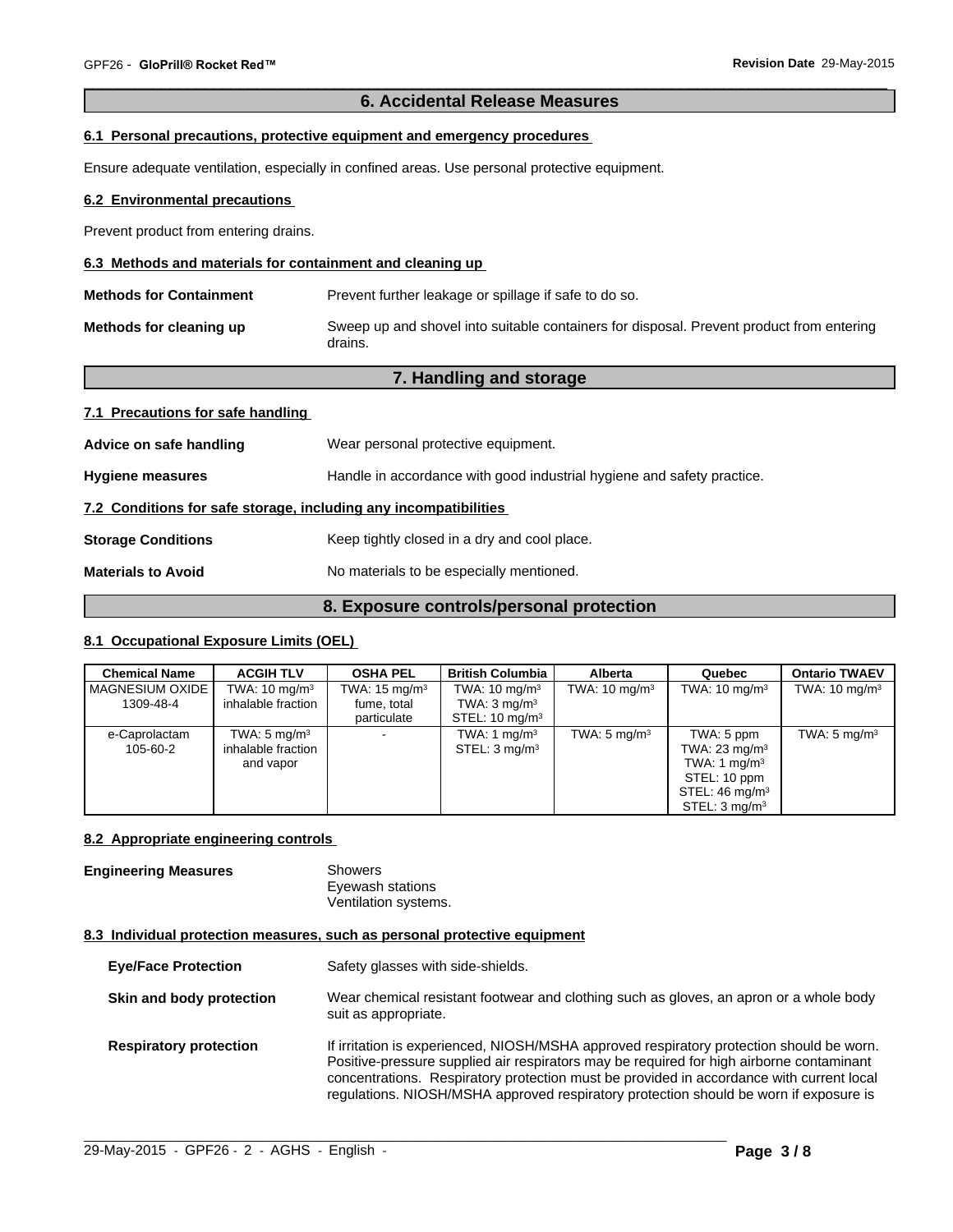anticipated.

**Hygiene measures** See section 7 for more information

# **9. Physical and chemical properties**

 $\overline{\phantom{a}}$  ,  $\overline{\phantom{a}}$  ,  $\overline{\phantom{a}}$  ,  $\overline{\phantom{a}}$  ,  $\overline{\phantom{a}}$  ,  $\overline{\phantom{a}}$  ,  $\overline{\phantom{a}}$  ,  $\overline{\phantom{a}}$  ,  $\overline{\phantom{a}}$  ,  $\overline{\phantom{a}}$  ,  $\overline{\phantom{a}}$  ,  $\overline{\phantom{a}}$  ,  $\overline{\phantom{a}}$  ,  $\overline{\phantom{a}}$  ,  $\overline{\phantom{a}}$  ,  $\overline{\phantom{a}}$ 

| <b>Physical state</b>             | Solid                    |                          |  |
|-----------------------------------|--------------------------|--------------------------|--|
| <b>Appearance</b>                 | Pellets                  |                          |  |
| Color                             | Red                      |                          |  |
| Odor                              | Mild                     |                          |  |
| <b>Odor Threshold</b>             | No information available |                          |  |
| <b>Property</b>                   | <b>Values</b>            | Remarks • Methods        |  |
| pН                                |                          | No information available |  |
| <b>Melting/freezing point</b>     |                          | No information available |  |
| Boiling point/boiling range       | Not applicable           | No information available |  |
| <b>Flash Point</b>                | Not Applicable           | No information available |  |
| <b>Evaporation rate</b>           | Not Applicable           | No information available |  |
| Flammability (solid, gas)         |                          | No information available |  |
| <b>Flammability Limits in Air</b> |                          |                          |  |
| upper flammability limit          |                          | No information available |  |
| lower flammability limit          |                          | No information available |  |
| Vapor pressure                    |                          | No information available |  |
| Vapor density                     |                          | No information available |  |
| <b>Specific Gravity</b>           | 1.2                      |                          |  |
| <b>Water solubility</b>           | Insoluble in water       |                          |  |
| Solubility in other solvents      |                          | No information available |  |
| <b>Partition coefficient</b>      |                          | No information available |  |
| <b>Autoignition temperature</b>   |                          | No information available |  |
| <b>Decomposition temperature</b>  |                          | No information available |  |
| Viscosity, kinematic              |                          | No information available |  |
| Viscosity, dynamic                |                          | No information available |  |
| <b>Explosive properties</b>       |                          | No information available |  |
| <b>Oxidizing Properties</b>       |                          | No information available |  |

**9.2 Other information Volatile organic compounds (VOC)** None **content**

# **10. Stability and Reactivity**

 $\_$  ,  $\_$  ,  $\_$  ,  $\_$  ,  $\_$  ,  $\_$  ,  $\_$  ,  $\_$  ,  $\_$  ,  $\_$  ,  $\_$  ,  $\_$  ,  $\_$  ,  $\_$  ,  $\_$  ,  $\_$  ,  $\_$  ,  $\_$  ,  $\_$  ,  $\_$  ,  $\_$  ,  $\_$  ,  $\_$  ,  $\_$  ,  $\_$  ,  $\_$  ,  $\_$  ,  $\_$  ,  $\_$  ,  $\_$  ,  $\_$  ,  $\_$  ,  $\_$  ,  $\_$  ,  $\_$  ,  $\_$  ,  $\_$  ,

#### **10.1 Reactivity**

No dangerous reaction known under conditions of normal use

# **10.2 Chemical stability**

Stable

#### **10.3 Possibility of hazardous reactions**

None under normal processing.

#### **10.4 Conditions to Avoid**

Dust formation. Take precautionary measures against static discharges.

#### **10.5 Incompatible Materials**

None known based on information supplied.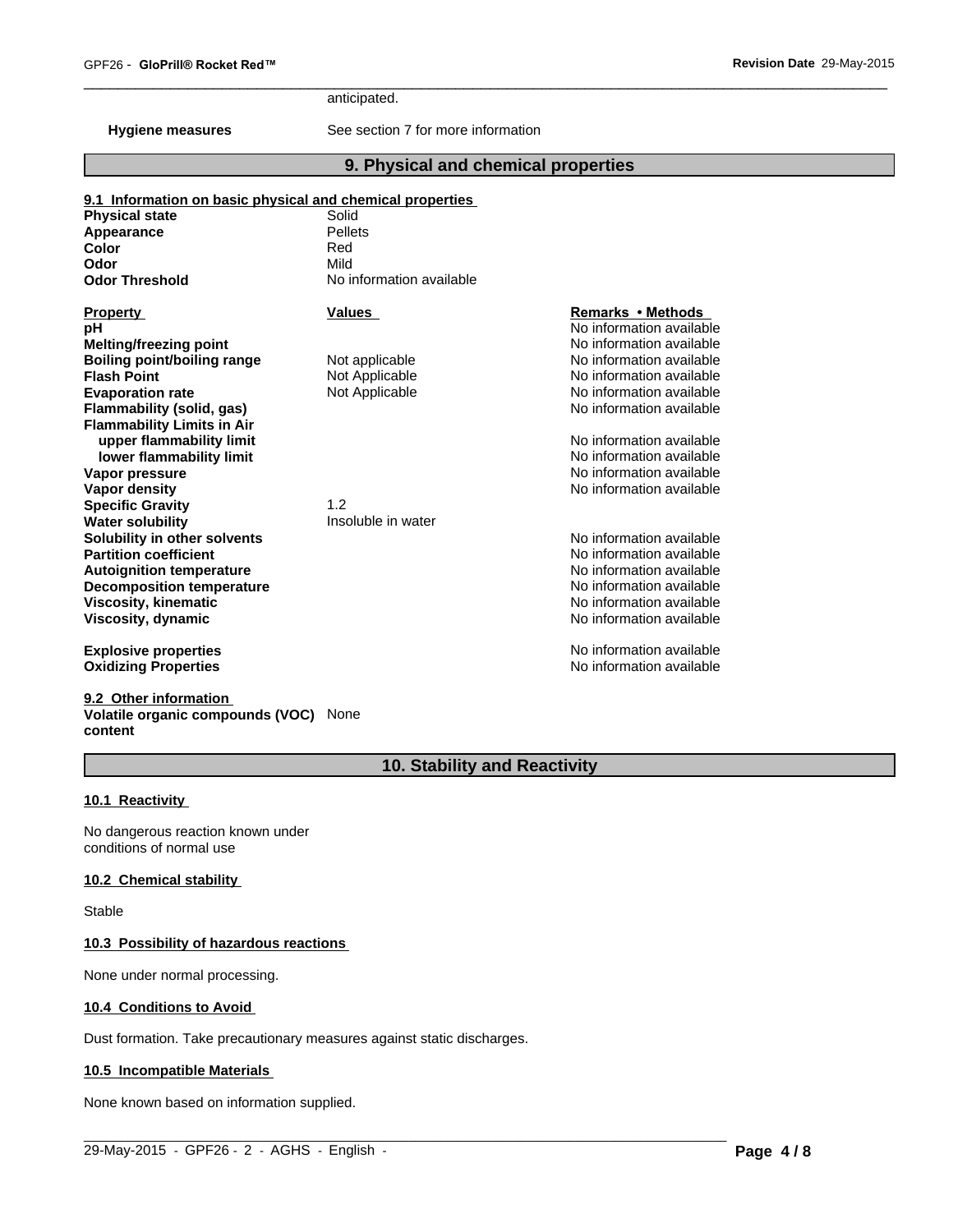### **10.6 Hazardous Decomposition Products**

None known based on information supplied.

# **11. Toxicological information**

 $\overline{\phantom{a}}$  ,  $\overline{\phantom{a}}$  ,  $\overline{\phantom{a}}$  ,  $\overline{\phantom{a}}$  ,  $\overline{\phantom{a}}$  ,  $\overline{\phantom{a}}$  ,  $\overline{\phantom{a}}$  ,  $\overline{\phantom{a}}$  ,  $\overline{\phantom{a}}$  ,  $\overline{\phantom{a}}$  ,  $\overline{\phantom{a}}$  ,  $\overline{\phantom{a}}$  ,  $\overline{\phantom{a}}$  ,  $\overline{\phantom{a}}$  ,  $\overline{\phantom{a}}$  ,  $\overline{\phantom{a}}$ 

**11.1 Acute toxicity** 

**Numerical measures of toxicity: Product Information**

**The following values are calculated based on chapter 3.1 of the GHS document**

| Oral LD50          | 1,967.00 mg/kg  |
|--------------------|-----------------|
| <b>Dermal LD50</b> | 16,318.00 mg/kg |

#### **Numerical measures of toxicity: Component Information**

| <b>Chemical Name</b>      | LD50 Oral                 | LD50 Dermal                                | <b>LC50 Inhalation</b>                |
|---------------------------|---------------------------|--------------------------------------------|---------------------------------------|
| e-Caprolactam<br>105-60-2 | Rat<br>1010<br>،210 mg/kg | Rabbit<br>$\overline{A}$<br>438 mg/kg<br>= | Rat<br>0 1 C<br>$= 8.16$ mg/L<br>็4 h |

 $\_$  ,  $\_$  ,  $\_$  ,  $\_$  ,  $\_$  ,  $\_$  ,  $\_$  ,  $\_$  ,  $\_$  ,  $\_$  ,  $\_$  ,  $\_$  ,  $\_$  ,  $\_$  ,  $\_$  ,  $\_$  ,  $\_$  ,  $\_$  ,  $\_$  ,  $\_$  ,  $\_$  ,  $\_$  ,  $\_$  ,  $\_$  ,  $\_$  ,  $\_$  ,  $\_$  ,  $\_$  ,  $\_$  ,  $\_$  ,  $\_$  ,  $\_$  ,  $\_$  ,  $\_$  ,  $\_$  ,  $\_$  ,  $\_$  ,

### **11.2 Information on toxicological effects**

#### **Skin corrosion/irritation**

Product Information • Not a dermal irritant Component Information

• No information available

#### **Eye damage/irritation**

Product Information

• May cause eye irritation.

Component Information

• No information available

#### **Respiratory or skin sensitization**

Product Information • No information available Component Information • No information available

### **Germ Cell Mutagenicity**

Product Information • No information available Component Information

• No information available

#### **Carcinogenicity**

Product Information • Contains no ingredient listed as a carcinogen Component Information

•

# **Reproductive toxicity**

Product Information

• No information available

Component Information

• No information available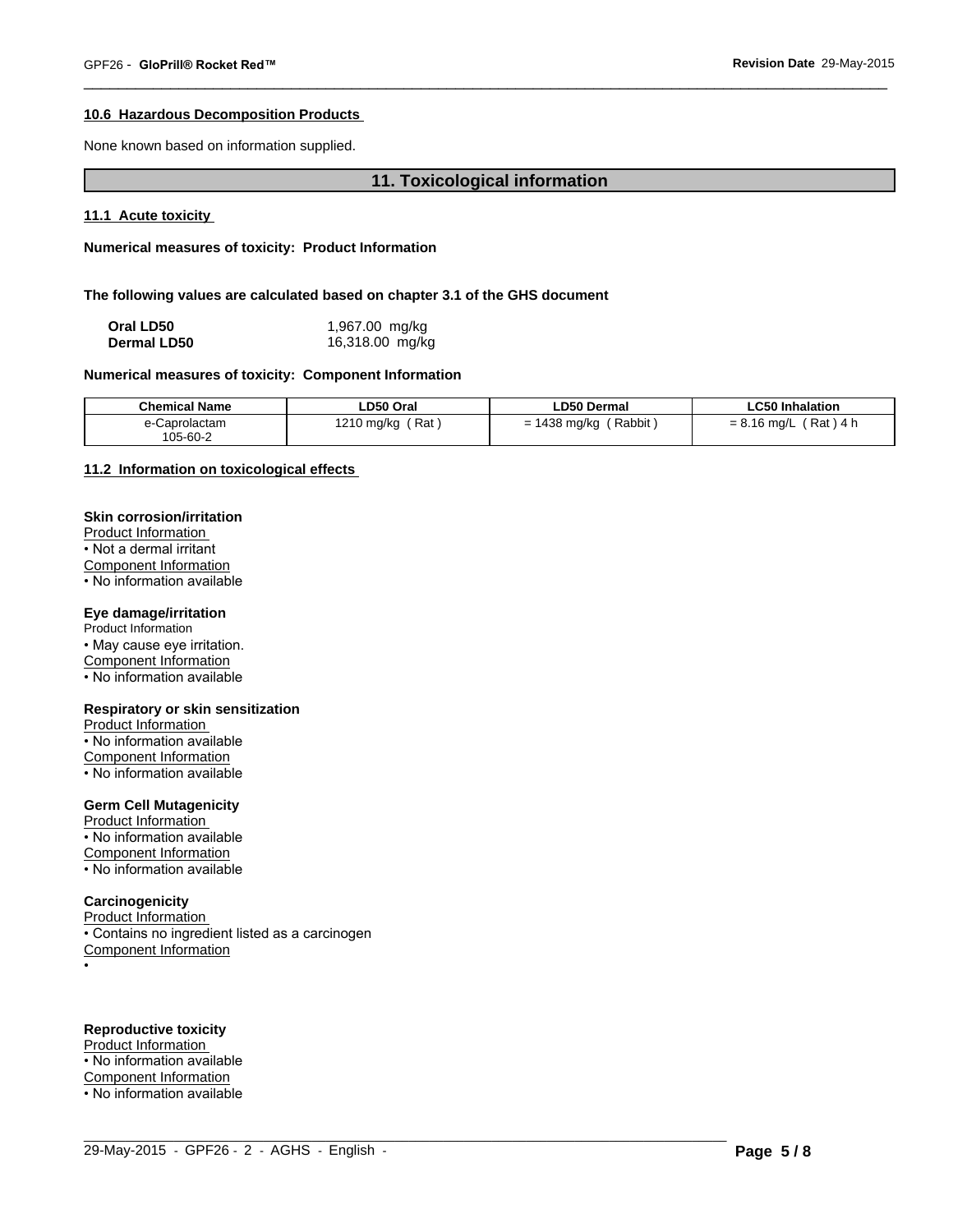#### **STOT - single exposure** No information available

### **STOT - repeated exposure**

• No known effect

#### **Other adverse effects**

Target Organs • No information available Product Information • No information available Component Information • No information available

#### **Aspiration hazard**

Product Information • No information available

Component Information

• No information available

# **12. Ecological information**

 $\overline{\phantom{a}}$  ,  $\overline{\phantom{a}}$  ,  $\overline{\phantom{a}}$  ,  $\overline{\phantom{a}}$  ,  $\overline{\phantom{a}}$  ,  $\overline{\phantom{a}}$  ,  $\overline{\phantom{a}}$  ,  $\overline{\phantom{a}}$  ,  $\overline{\phantom{a}}$  ,  $\overline{\phantom{a}}$  ,  $\overline{\phantom{a}}$  ,  $\overline{\phantom{a}}$  ,  $\overline{\phantom{a}}$  ,  $\overline{\phantom{a}}$  ,  $\overline{\phantom{a}}$  ,  $\overline{\phantom{a}}$ 

#### **12.1 Toxicity**

**Ecotoxicity No information available** 

75.575 % of the mixture consists of components(s) of unknown hazards to the aquatic environment

#### **Ecotoxicity effects**

| <b>Chemical Name</b>      | <b>Toxicity to algae</b>                                                                                                                                           | <b>Toxicity to fish</b>                                                                                 | Toxicity to daphnia and other<br>aquatic invertebrates                                    |
|---------------------------|--------------------------------------------------------------------------------------------------------------------------------------------------------------------|---------------------------------------------------------------------------------------------------------|-------------------------------------------------------------------------------------------|
| e-Caprolactam<br>105-60-2 | EC50: 72 h Desmodesmus<br>subspicatus 130 mg/L EC50: 96 h<br>Desmodesmus subspicatus 160<br>mg/L EC50: 72 h<br>Pseudokirchneriella subcapitata<br>4320 - 4800 mg/L | LC50: 96 h Lepomis macrochirus<br>930 mg/L static LC50: 96 h<br>Pimephales promelas 1400 mg/L<br>static | EC50: 48 h Daphnia magna Straus  <br>500 mg/L EC50: 48 h Daphnia<br>magna 828 - 2920 mg/L |

#### **12.2 Persistence and degradability**

No information available.

# **12.3 Bioaccumulative potential**

Discharge into the environment must be avoided

| <b>Chemical Name</b>  | * Pow<br>log |
|-----------------------|--------------|
| . Lantologia .<br>ыан | $-0.02$      |
| 105-60-2<br>$ -$      |              |

#### **12.4 Mobility in soil**

No information available.

# **12.5 Other adverse effects**

No information available

# **13. Disposal Considerations**

# **13.1 Waste Disposal Guidance**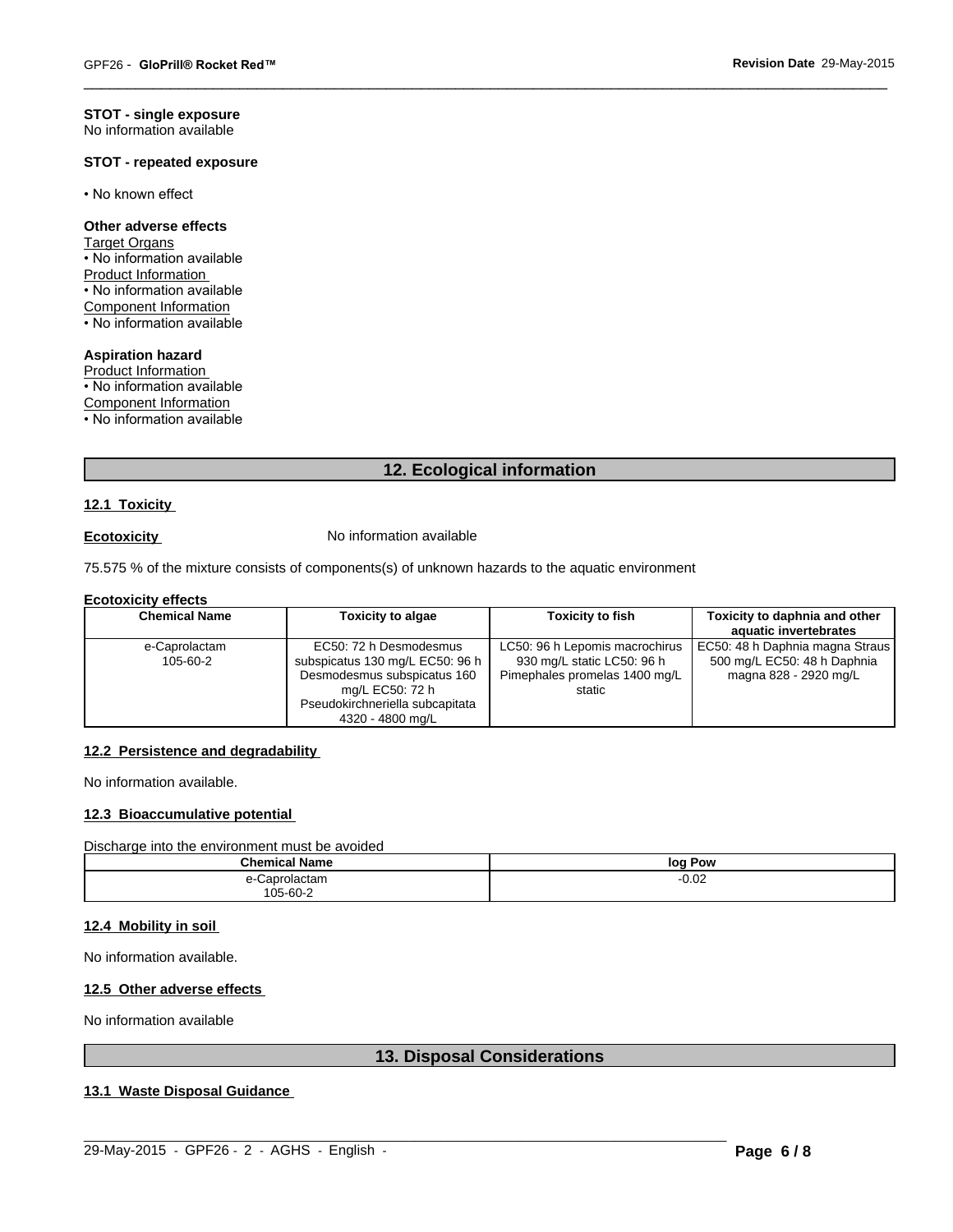Dispose of in accordance with federal, state, and local regulations.

# **14. Transport Information**

 $\overline{\phantom{a}}$  ,  $\overline{\phantom{a}}$  ,  $\overline{\phantom{a}}$  ,  $\overline{\phantom{a}}$  ,  $\overline{\phantom{a}}$  ,  $\overline{\phantom{a}}$  ,  $\overline{\phantom{a}}$  ,  $\overline{\phantom{a}}$  ,  $\overline{\phantom{a}}$  ,  $\overline{\phantom{a}}$  ,  $\overline{\phantom{a}}$  ,  $\overline{\phantom{a}}$  ,  $\overline{\phantom{a}}$  ,  $\overline{\phantom{a}}$  ,  $\overline{\phantom{a}}$  ,  $\overline{\phantom{a}}$ 

| <b>DOT</b>  | Not regulated |
|-------------|---------------|
| <b>MEX</b>  | Not regulated |
| <b>IMDG</b> | Not regulated |
| <b>IATA</b> | Not regulated |

# **15. Regulatory information**

#### **15.1 International Inventories**

| <b>TSCA</b>          | Complies |
|----------------------|----------|
| <b>DSL</b>           | ٠        |
| <b>EINECS/ELINCS</b> | -        |
| <b>ENCS</b>          | -        |
| <b>IECSC</b>         | -        |
| <b>KECL</b>          | -        |
| <b>PICCS</b>         | -        |
| <b>AICS</b>          | -        |
| <b>NZIOC</b>         | -        |

**TSCA** - United States Toxic Substances Control Act Section 8(b) Inventory

**DSL** - Canadian Domestic Substances List

**EINECS/ELINCS** - European Inventory of Existing Commercial Chemical Substances/EU List of Notified Chemical Substances

**PICCS** - Philippines Inventory of Chemicals and Chemical Substances

**ENCS** - Japan Existing and New Chemical Substances

**IECSC** - China Inventory of Existing Chemical Substances

**KECL** - Korean Existing and Evaluated Chemical Substances

**PICCS** - Philippines Inventory of Chemicals and Chemical Substances

**AICS** - Australian Inventory of Chemical Substances

**NZIoC** - New Zealand Inventory of Chemicals

#### **15.2 U.S. Federal Regulations**

#### **SARA 313**

Section 313 of Title III of the Superfund Amendments and Reauthorization Act of 1986 (SARA). This product contains a chemical or chemicals which are subject to the reporting requirements of the Act and Title 40 of the Code of Federal Regulations, Part 372:

| <b>Chemical Name</b>                | <b>SARA 313 - Threshold Values %</b> |  |
|-------------------------------------|--------------------------------------|--|
| Resin (Zinc Compound)               |                                      |  |
| Resin (Zinc Compound)<br>DAY-PROP-1 |                                      |  |
| Copolymer (Zinc Compound)           | 1.0                                  |  |

#### **15.3 Pesticide Information**

Not applicable

# **15.4 U.S. State Regulations**

### **16. Other information**

 $\_$  ,  $\_$  ,  $\_$  ,  $\_$  ,  $\_$  ,  $\_$  ,  $\_$  ,  $\_$  ,  $\_$  ,  $\_$  ,  $\_$  ,  $\_$  ,  $\_$  ,  $\_$  ,  $\_$  ,  $\_$  ,  $\_$  ,  $\_$  ,  $\_$  ,  $\_$  ,  $\_$  ,  $\_$  ,  $\_$  ,  $\_$  ,  $\_$  ,  $\_$  ,  $\_$  ,  $\_$  ,  $\_$  ,  $\_$  ,  $\_$  ,  $\_$  ,  $\_$  ,  $\_$  ,  $\_$  ,  $\_$  ,  $\_$  ,